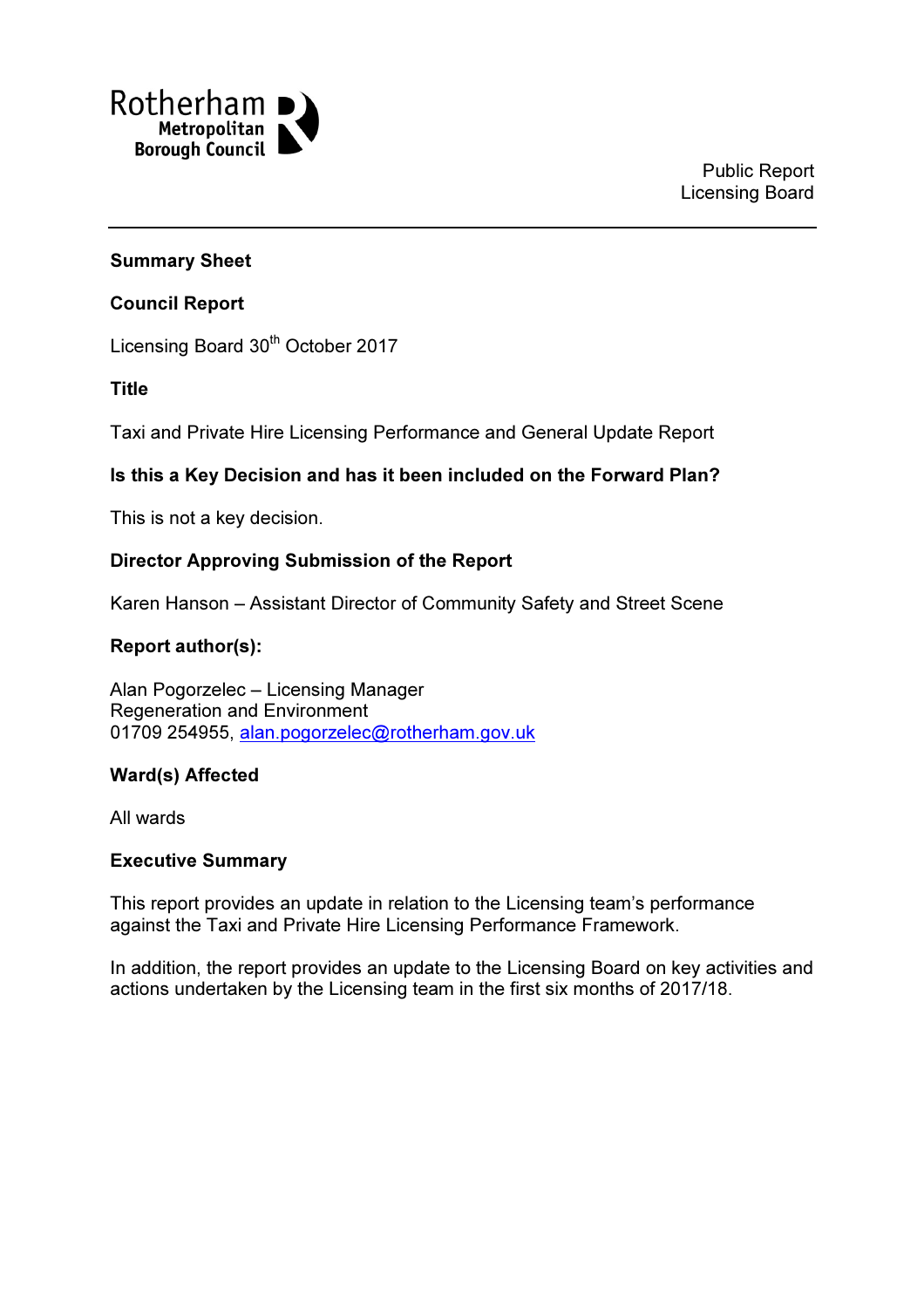### Recommendations

• That the Licensing Board note the content of the update report and the progress that has been made regarding the implementation of the Council's Hackney Carriage and Private Hire Licensing Policy.

### List of Appendices Included

| Appendix 1               | $\sim$ 100 $\mu$                             | Second Quarter Performance against the Licensing Performance<br>Management Framework.            |
|--------------------------|----------------------------------------------|--------------------------------------------------------------------------------------------------|
| Appendix 2               | $\sim$ $-$                                   | Second Quarter Enforcement Data.                                                                 |
| Appendix 3<br>Appendix 4 | $\overline{\phantom{0}}$<br>$\sim$ 100 $\mu$ | Second Quarter Licensing Admin Team Data.<br>Licensing Board Sub-Committee – summary of meetings |

### Background Papers

• Rotherham MBC Hackney Carriage and Private Hire Licensing Policy

## Consideration by any other Council Committee, Scrutiny or Advisory Panel

Not applicable.

### Council Approval Required

No.

## Exempt from the Press and Public

Not exempt.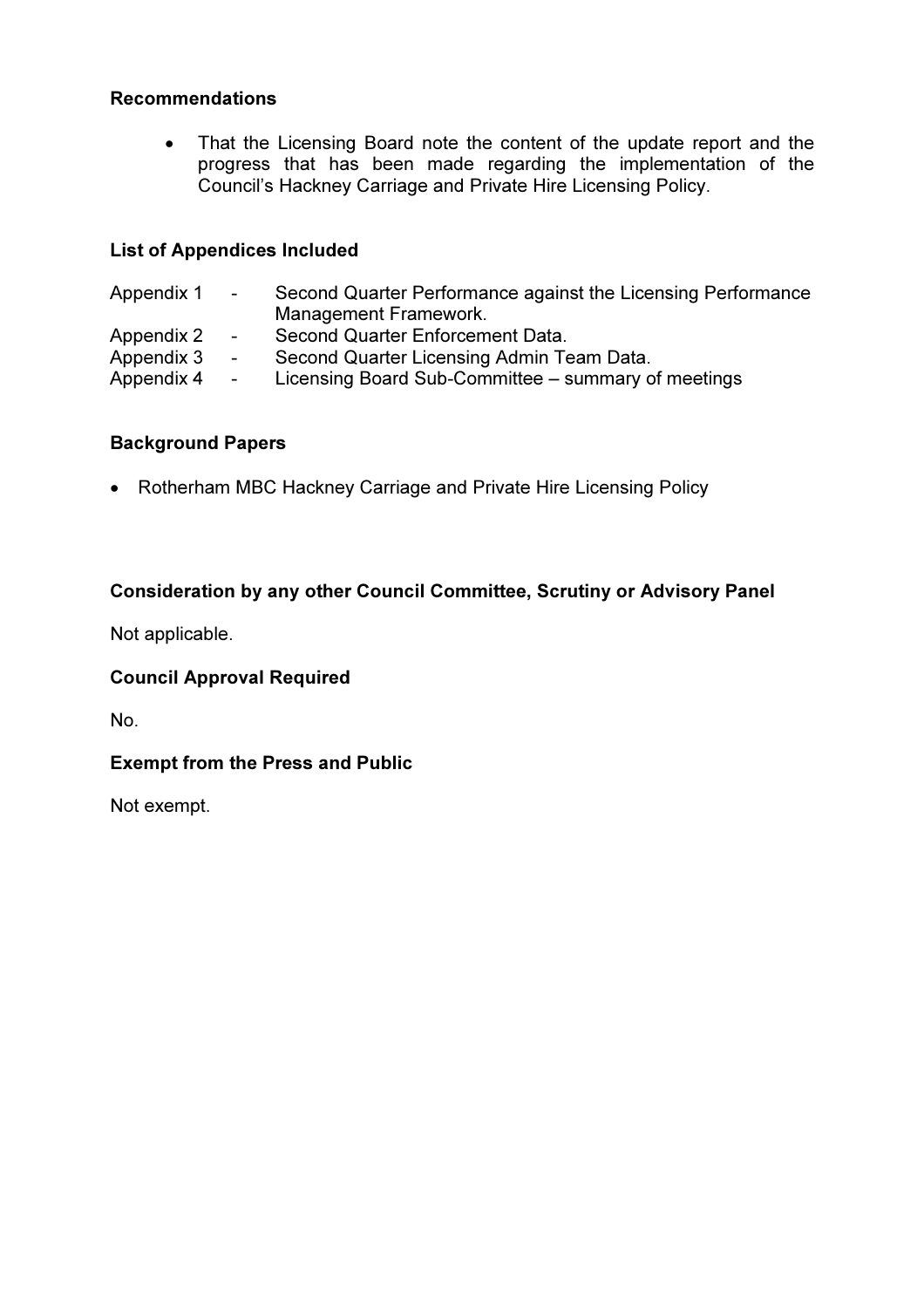# Taxi and Private Hire Licensing Performance and General Update Report

### 1. Recommendations

1.1 That the Licensing Board note the content of the update report and the progress that has been made regarding the implementation of the Council's Hackney Carriage and Private Hire Licensing Policy.

### 2. Background

- 2.1 The Licensing Service has implemented a Performance Management Framework – this framework includes the following:
	- 2.1.1 Elements that are related to the implementation of the Councils Hackney Carriage and Private Hire Licensing Policy.
	- 2.1.2 The performance of the Council's licensing team in relation to quality assurance and administrative aspects of the service.
- 2.2 In addition to the update on performance, this report also provides details of developments in relation to:
	- 2.2.1 Enforcement actions and other activity undertaken by the licensing service.

This report provides a summary of enforcement action that took place between April 2017 and September 2017 (inclusive). It includes details of actions taken by enforcement officers (what could be considered to be traditional enforcement actions) along with enforcement actions taken by other officers within the licensing service, and the outcomes of case hearing meetings.

2.2.2 Service restructure / staffing update.

There have been a number of staffing related developments in within the Licensing Service – this report provides further detail on these.

### 3. Key Issues

- 3.1 Licensing Performance Framework Second Quarter Results.
	- 3.1.1 The overall judgement outlined in the Louise Casey's inspection report (February 2015) stated that:

"Inspectors have found that Rotherham has not taken, and does not take, sufficient steps to ensure only fit and proper persons are permitted to hold a taxi licence. As a result, it cannot provide assurances that the public, including vulnerable people, are safe."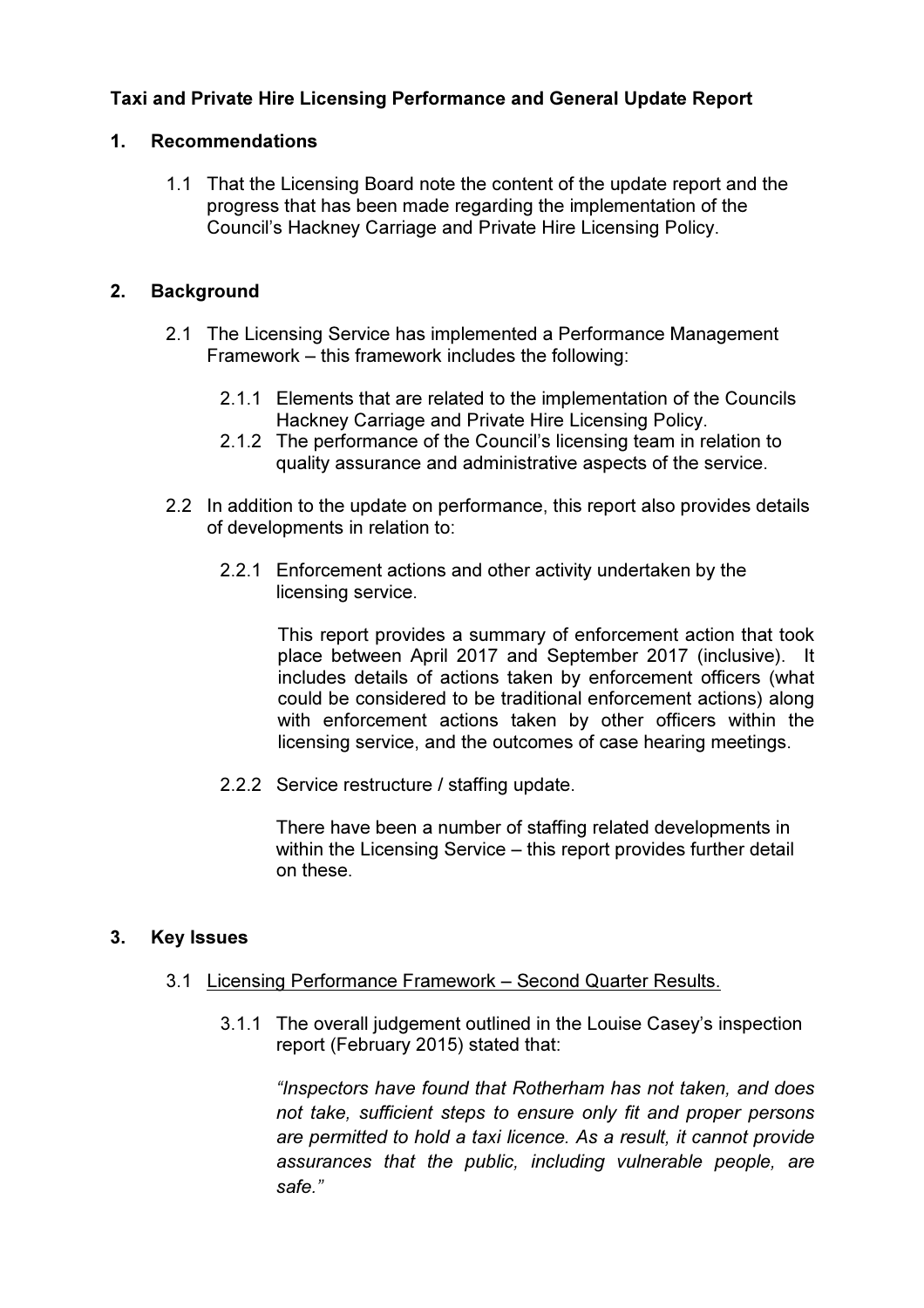3.1.2 In order to ensure the Council's Licensing Service is effective, fit for purpose, and has addressed the concerns raised in Louise Casey's report; it is considered that the following outcomes must be demonstrated:

Outcome 1 All licence holders are "fit and proper" to hold licences.

**Outcome 2** Trained decision makers must make high quality, appropriate and timely decisions that protect the public from risk of harm.

Outcome 3 The Licensing Service uses all available statutory powers appropriately, proactively and reactively, to disrupt criminal activity (including CSE and related activity).

**Outcome 4** The licensing team must consistently provide high quality, timely processing of licensing applications.

Outcome 5 The Council's Private Hire and Hackney Carriage Licensing Policy will be effectively implemented.

- 3.1.3 In order to address each of these outcomes, the Licensing Service has implemented a Performance Management Framework. The framework gives detail on a number of measures are that will indicate whether the desired outcomes are being met.
- 3.1.4 Full detail on the performance against each of the measures is given in Appendix 1 to this report. Explanatory narrative is provided where there is an element of underperformance against the stated targets.
- 3.1.5 Targets have been set against a total of 16 performance measures, there are an additional four measures that are being monitored but a target has not been set in relation to them. The measures without a target are detailed below, along with explanatory narrative.
- 3.1.6 Of the 16 measures with targets, 7 were off target at the time of measurement – further detail on the reason for underperformance is given in Appendix 1, along with any management action that will / has been taken to address the underperformance.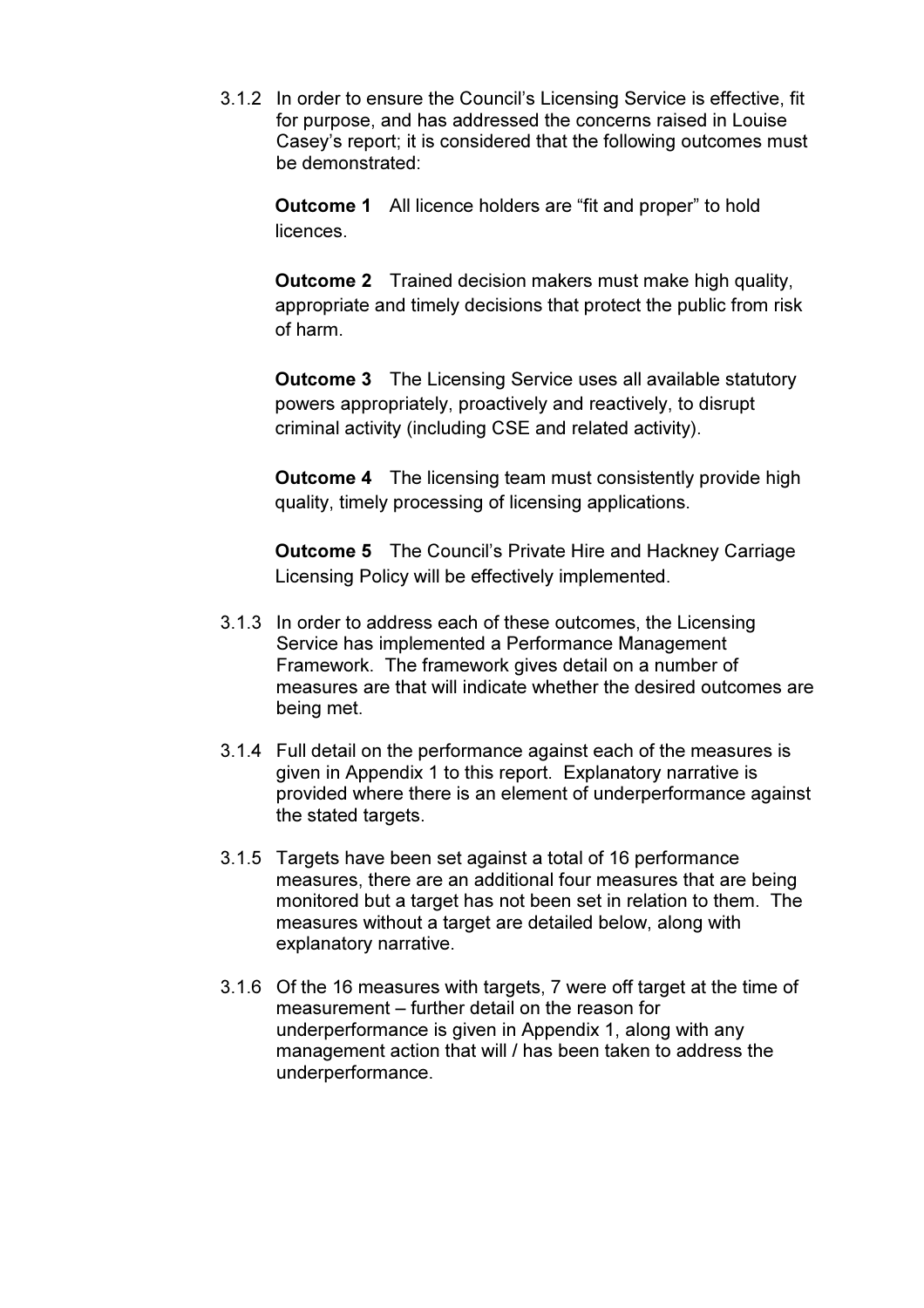3.1.7 The measures without targets are as follows:

Delivery against individual training and development plan for each individual member of staff (contriubuting to Outcome 1).

The training and development of staff is routinely monitored by the Principal Officer and Team Manager via monthly 1:1s and the Corporate PDR process. At the time of writing this report, all members of the Licensing Team had been through the PDR process (except where this had not been possible due to long term absence from work).

Data sharing concerns (when apparent) to be escalated by Assistant Director in a timely manner (contriubuting to Outcome 3).

There have been no data sharing concerns during the period covered by this report.

Documented processes provided to and understood by all staff (contriubuting to Outcome 4).

Documented procedures have been developed in relation to key processes within the team, all of these have been communicated to staff.

Processes are reviewed and (if appropriate) refreshed as required (contributing to Outcome 4).

Processes are continually reviewed and where appropriate amended and reissued. During the first six months of 2017/18, the Licensing Manager has identified two issues that require amendments to current working practices:

- Applications that have been pending for a significant period of time.
- The referral of cases to Board prior to the completion of all elements of the application process.

Both of these matters have been referred to the Licensing Board for consideration.

3.1.8 The implementation of the Council's Hackney Carriage and Private Hire Policy is now complete. As a result, licences are no longer issued to individuals / vehicles unless all of the policy requirements have been met. The Council can therefore be confident that the standards that are set for those that are licenced are amongst the highest in the country.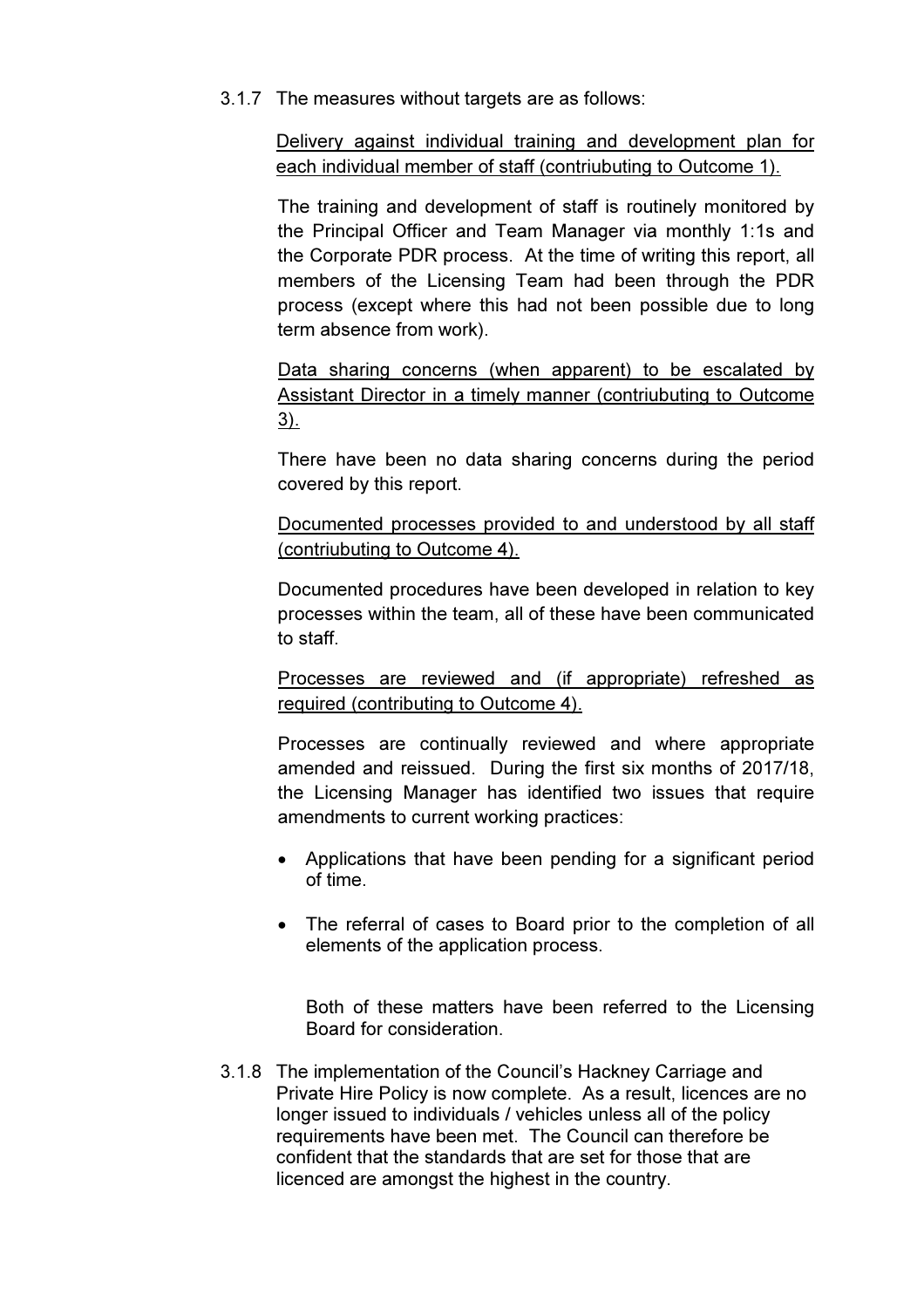- 3.1.9 Adherence to the policy is demonstrated by adherence to four key requirements:
	- Number of drivers that have subscribed to the Disclosure and Barring Service Online Update Service.
	- The number of drivers that have completed the Council's safeguarding training.
	- The number of vehicles that have had a taxi camera fitted (where one is required).
	- The number of drivers that have obtained a BTFC Level 2 Qualification in the "Introduction to the Role of the Professional Taxi and Private Hire Driver" or hold an equivalent qualification.
- 3.1.10 Three out of the four requirements have seen very good compliance rates of 100%.

Other significant developments of note in the second quarter of the year include the following:

- 3.1.11 Performance in relation to the remaining element (number of drivers that hold the BTEC or equivalent qualification) has improved over the second quarter of the year, with performance now standing at 87%.
- 3.1.12 This increase is due to enforcement action that has been taken by the licensing service, which involved all drivers that had not provided evidence of them having a satisfactory qualification being contacted by post and asked to provide a copy of their certificate within a set timescale. Drivers were told that a failure to provide their certificate may lead to the suspension of their licence without further notice.
- 3.1.13 Drivers that had not obtained the qualification were asked to provide details of the steps they had taken to achieve compliance (such as being booked onto a training course in the near future). If a driver stated that they had booked onto a course then the Council requested written confirmation from the course provider that this was indeed the case, such confirmation was received in relation to 9% of drivers.
- 3.1.14 This means that 96% of drivers have either provided documentary evidence that they have undertaken the training, or have booked onto a training course within the next 3 months.
- 3.1.15 The remaining 4% of drivers will be contacted by enforcement officers before the end of October and given a final chance to provide evidence of their qualification (or confirmation that they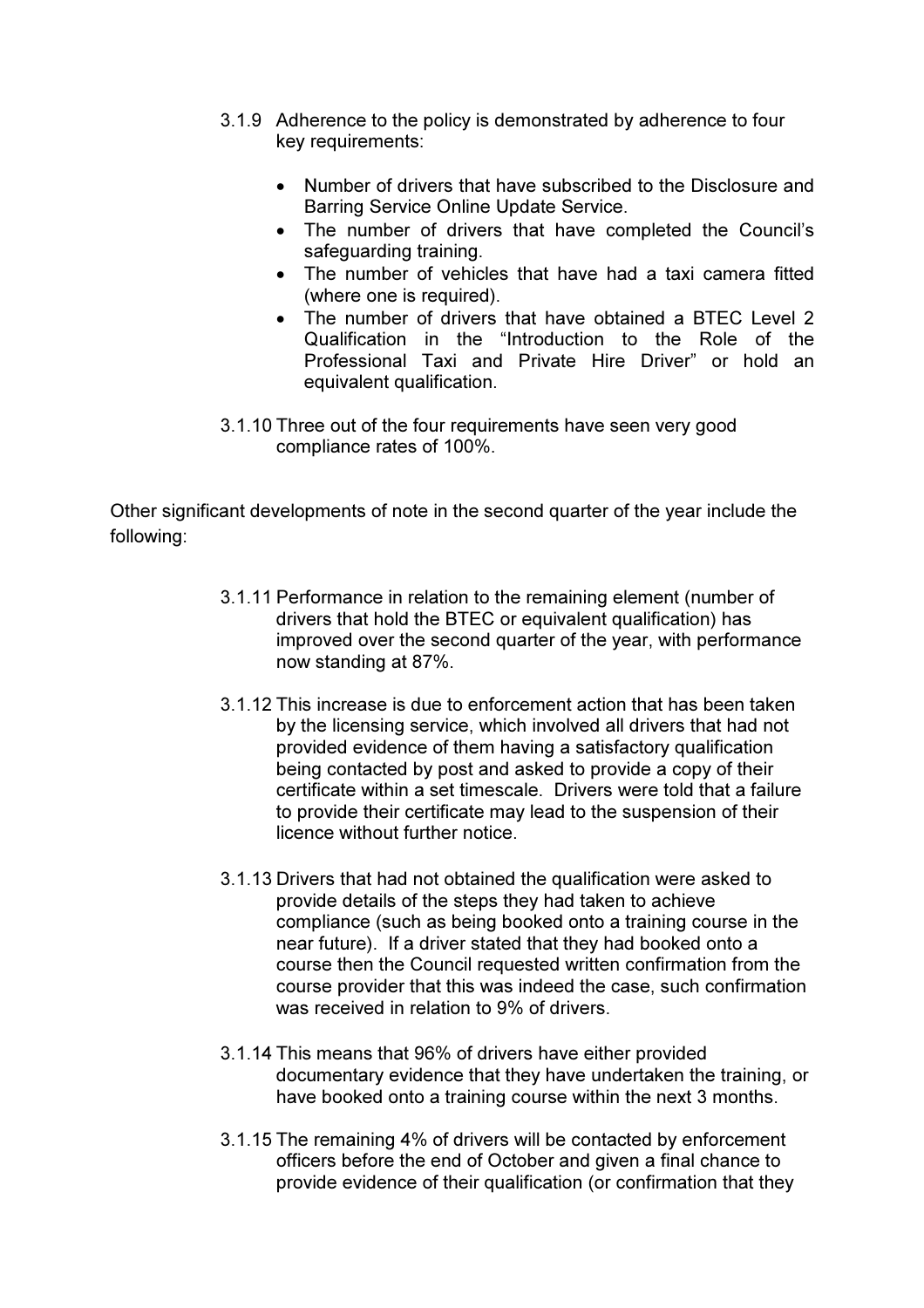have booked onto a course), and drivers that do not respond positively to this second request will see their licences suspended without further notice.

- 3.1.16 Other significant activities / actions of note in the first six months of the year include:
	- Council officers have being working with the Institute of Licensing and Local Government Association in the development of a National database of revoked / suspended / refused drivers and applicants. This work will continue throughout the rest of the year, with the launch expected to take place in the final quarter of the year.
	- Licensing officers have been involved in joint operations with RMBC Parking Services to target illegal / unlawful parking of licensed vehicles in the town centre. This resulted in six written warnings being issued to licensed drivers.
	- The Council's website has been reconfigured to allow the publication of public registers in relation to licensed drivers, vehicles and drivers. This will also allow licensing officers to access the details of licence holders when working away from the office.
	- Following a round of recruitment, three appointments have been made to key roles within the service – these are the Principal Licensing Officer, Senior Licensing Officer and Licensing Support Officer. Recruitment to the vacant post of Licensing Enforcement Officer is underway.
	- Work has started on the redevelopment of the Council's Driver Knowledge Test. This revised test will allow a more effective and comprehensive assessment of driver / applicant suitability to hold a hackney carriage / private hire driver licence.
	- Licensing enforcement officers have uncovered and effectively terminated an operation that was could have resulted in the issuing of potentially fraudulent BTEC certificates. No evidence of fraudulent activity was uncovered, however the Council has temporarily suspended acceptance of certain BTEC certificates pending the outcome of an external investigation.
- 3.2 Enforcement actions undertaken by the licensing service (including current position in relation to Court appeals).
	- 3.2.1 In June 2015, the council introduced a revised General Enforcement Policy. This policy sets out the council's approach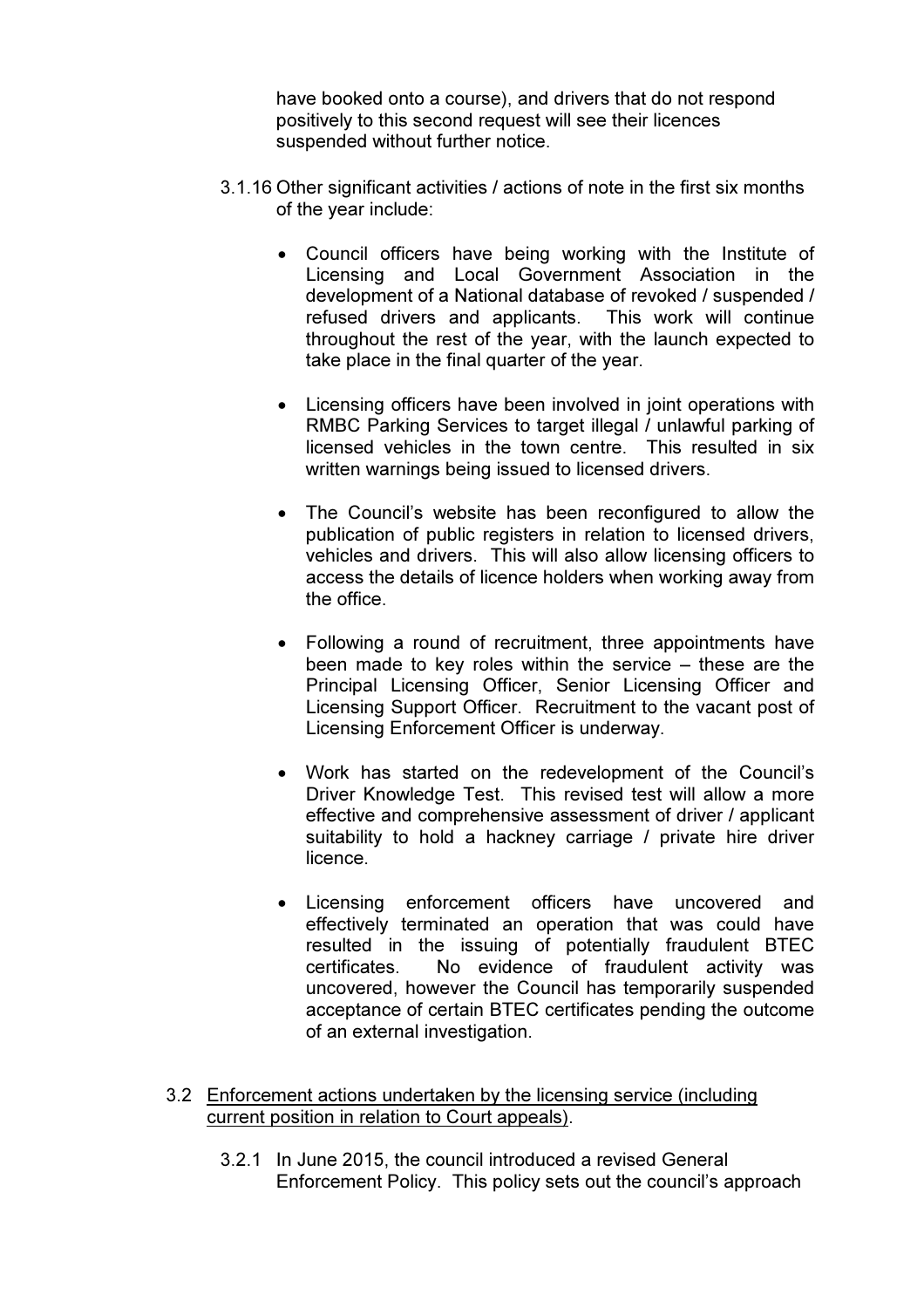to enforcement and demonstrates how individual enforcement services are adhering the Principles of Good Regulation.

- 3.2.2 This report outlines the enforcement work undertaken in relation to the licensing function, and provides detail on how the services ensure that such activity complies with the requirements of the council's General Enforcement Policy.
- 3.2.3 Enforcement relating to the council's licensing function takes two forms:
	- 3.2.3.1 Enforcement related to the issuing of driver, vehicle and operator licences. This includes the appropriate application of the 'fit and proper' test (further details are contained within the Hackney Carriage and Private Hire Licensing Policy). The correct application of the policy will result in the grant, refusal, suspension or revocation of a licence. This process is administered by the licensing admin team in conjunction with the Licensing Board. Action may be taken as a result of information provided by the licensing enforcement team, police, National Crime Agency or other statutory / non-statutory agency.
	- 3.2.3.2 Reactive investigations and proactive operations to establish / evaluate compliance with regulatory provisions and licence conditions. This takes the form of complaint investigations, pre-arranged enforcement operations (such as vehicle safety checks) and observations to identify non-compliance with licensing requirements. Action may ultimately lead to the referral of licence holders to a case hearing meeting and / or the instigation of legal proceedings in the criminal courts. The licensing enforcement team is was formerly located within the Community Protection Unit, however following the service restructure the team became part of the Business Regulation Service in February 2016.
- 3.2.4 Part 2 of the Legislative and Regulatory Reform Act 2006 requires the Council to have regard to the Principles of Good Regulation when exercising a specified regulatory function. For local authorities, the specified functions include those carried out in relation to the council's licensing service.
- 3.2.5 The council is required to undertake enforcement in relation to its licensing function, however the way in which enforcement activity is undertaken is at the discretion of the council. The vast majority of complaints are dealt with on an informal basis which means that they do not result in criminal proceedings.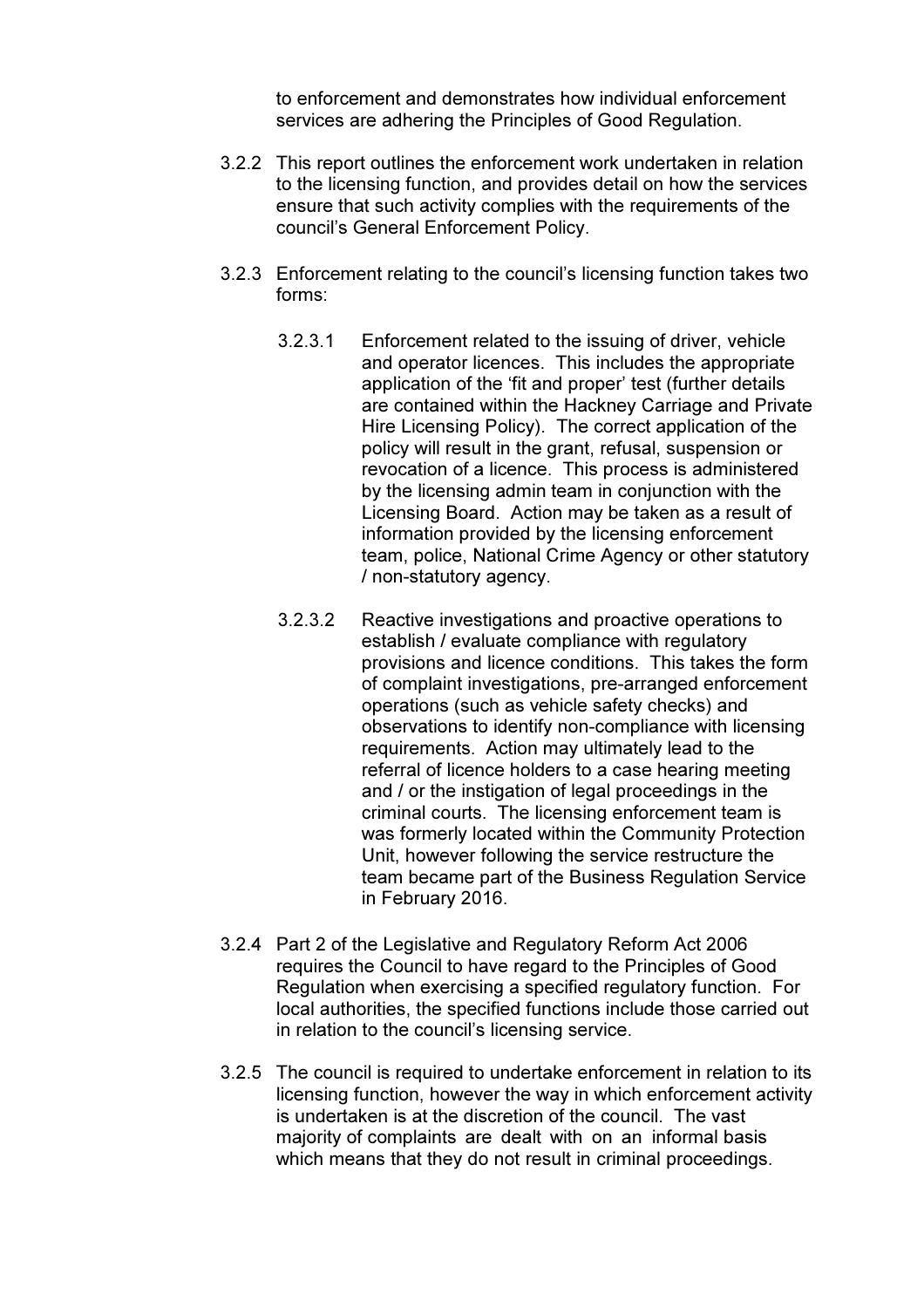- 3.2.6 The licensing service exercises its regulatory activities in a way which is:
	- 3.2.6.1 Proportionate our activities will reflect the level of risk to the public and enforcement action taken will relate to the seriousness of the offence.
	- 3.2.6.2 Accountable our activities will be open to public scrutiny, with clear and accessible policies, and fair and efficient complaints procedures.
	- 3.2.6.3 Consistent our advice to those we regulate will be robust and reliable and we will respect advice provided by others. Where circumstances are similar, we will endeavour to act in similar ways to other local authorities.
	- 3.2.6.4 Transparent we will ensure that those we regulate are able to understand what is expected of them and what they can anticipate in return.
	- 3.2.6.5 Targeted we will focus our resources on higher risk enterprises and activities, reflecting local need and national priorities.
- 3.2.7 In undertaking its enforcement activities, the council's licensing service needs to demonstrate compliance with these elements.
- 3.2.8 Information in relation to the activities of the licensing enforcement team is attached to this report as Appendix 2.
- 3.2.9 Information in relation to the activities of the licensing admin team is attached to this report as Appendix 3 (please note that this also includes enforcement actions undertaken as a result of decisions made following consideration of a matter at a Case Hearing Meeting, or more recently the Licensing Board).
- 3.2.10 Any person aggrieved by such a determination has the right of appeal to the Magistrates' Court, which must be exercised within 21 days of receipt of written notification of the decision.
- 3.2.11 Between April 2017 and September 2017 (inclusive) there have been 9 appeals and we have successfully defended 8 of them (success rate of 88%). There are a further 3 appeals still pending (as at the time of writing this report). All of these relate to driver matters only.
- 3.2.12 One appeal was withdrawn from the Magistrates Court by the appellant – this was due to them being charged with series of sexual offences against children. The council will pursue an order for costs against this individual.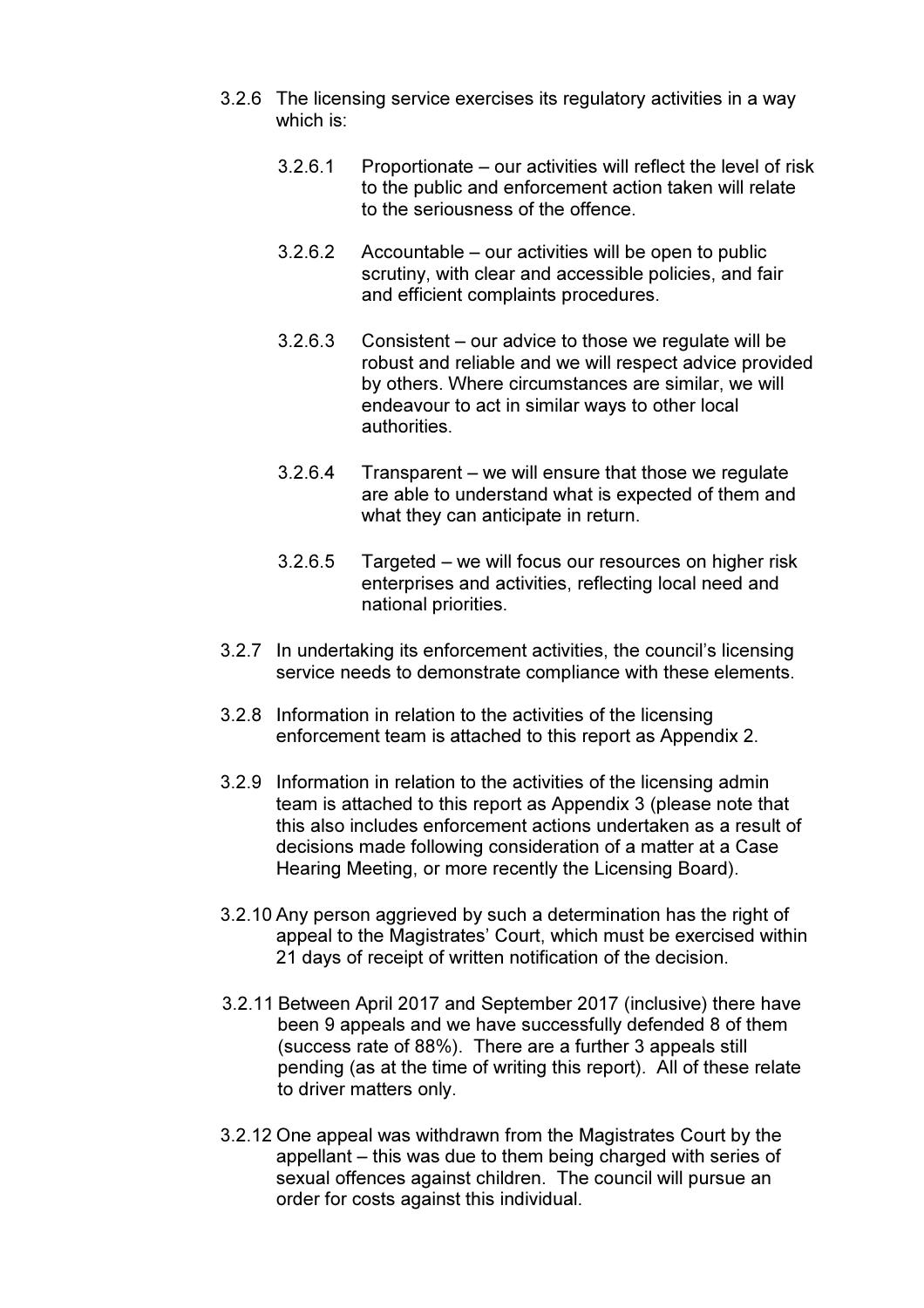- 3.2.13 Further detail in relation to individual appeals is available on request. If members wish to discuss any of these cases in further detail then this may be dealt with in the confidential part of the agenda.
- 3.2.14 Initial enforcement in relation to costs that are awarded is via the sundry debtors' process. Thereafter any costs remaining unpaid are pursued by Legal Services through the civil enforcement processes available through the County Court.

### 3.3 Service restructure / staffing update.

- 3.3.1 There have been a number of changes to the staffing arrangements within the Licensing Service:
	- 3.3.1.1 Alan Pogorzelec has been appointed to the recently established post of Licensing Manager.
	- 3.3.1.2 Chris Burnett has been appointed to the role of Principal Licensing Officer.
	- 3.3.1.3 Keeley Ladlow has been appointed to the role of Senior Licensing Enforcement Officer.
	- 3.3.1.4 Alix Watson has been appointed to the role of Licensing Support Officer.
- 3.3.2 There is currently one vacant Licensing Enforcement Officer post at the current time. This post is currently being recruited to.

### 4. Options considered and recommended proposal

- 4.1 The report is for information only, and therefore no options / proposals are recommended.
- 4.2 However, in relation to enforcement work, the service has a number of options available to it:
	- 4.2.1 Compliance Advice, Guidance and Support
		- 4.2.1.1 The Council uses compliance advice, guidance and support as a first response in the case of many breaches of legislation / licence condition that are identified. Advice is provided, sometimes in the form of a warning letter, to assist licence holders in rectifying breaches as quickly and efficiently as possible, avoiding the need for further enforcement action. A warning letter will set out what should be done to rectify the breach and to prevent re-occurrence. If a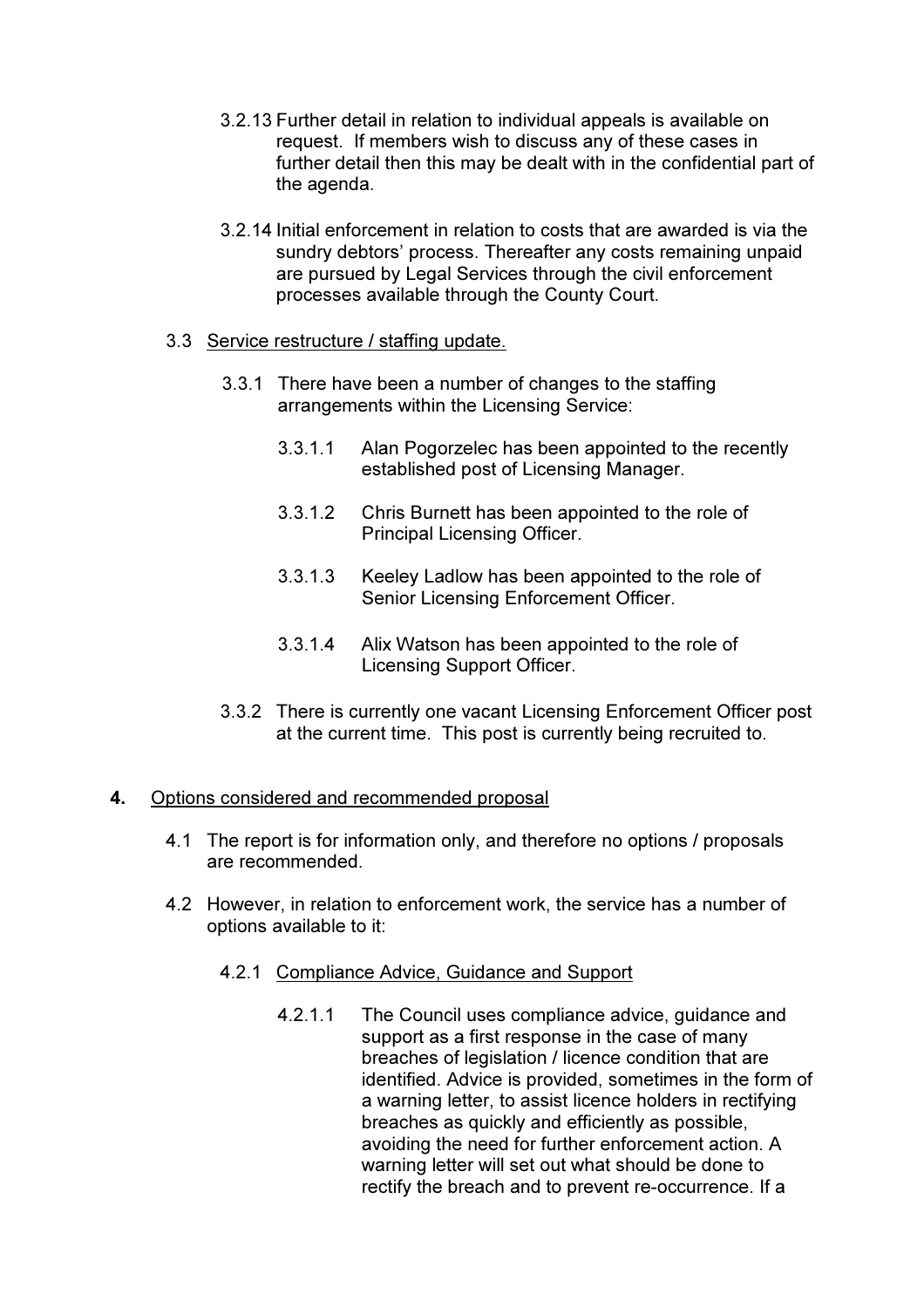similar breach is identified in the future, this letter will be persuasive in considering the most appropriate enforcement action to take on that occasion. Such a letter cannot be cited in court as a previous conviction but it may be presented in evidence and will illustrate a graduated, proportionate response in relation to enforcement.

### 4.2.2 Refusal / Suspension / Revocation of Licences

- 4.2.2.1 Licence applications will be refused where applicants are not considered to meet the standards / requirements that are required by the council.
- 4.2.2.2 Where a licence holder fails to adhere to certain standards, acts inappropriately or breached a licence condition, the council will review the licence by referring the matter to a hearing before Commissioner Ney and members of the Advisory Licensing Board. If it shown, on the balance of probabilities, that the licence holder is no longer considered to be a 'fit and proper' person to hold a licence then the review may lead to a revocation or suspension of the licence.
- 4.2.2.3 When considering future licence applications, the Council may take previous breaches and enforcement action into account.

### 4.2.3 Prosecution / simple caution

- 4.2.3.1 Licence holders that are shown to have committed significant breaches of licence condition (or unlicensed individuals that have undertaken licensable activity) may be the subject of legal proceedings by the council. This may take one of two forms, a simple caution or a prosecution. Either of these options may be considered in conjunction with a revocation or suspension of a licence.
- 4.2.3.2 Simple cautions (previously known as 'formal cautions') are issued as an alternative to prosecution for some less serious criminal offences, where a person admits an offence and consents to the simple caution. Where a simple caution is offered and declined, the Council will proceed to a prosecution of the individual.
- 4.2.3.3 A simple caution for a criminal offence will appear on the offender's criminal record. It is likely to influence how the Council and others deal with any similar breaches in the future, and may be cited in court if the offender is subsequently prosecuted for a similar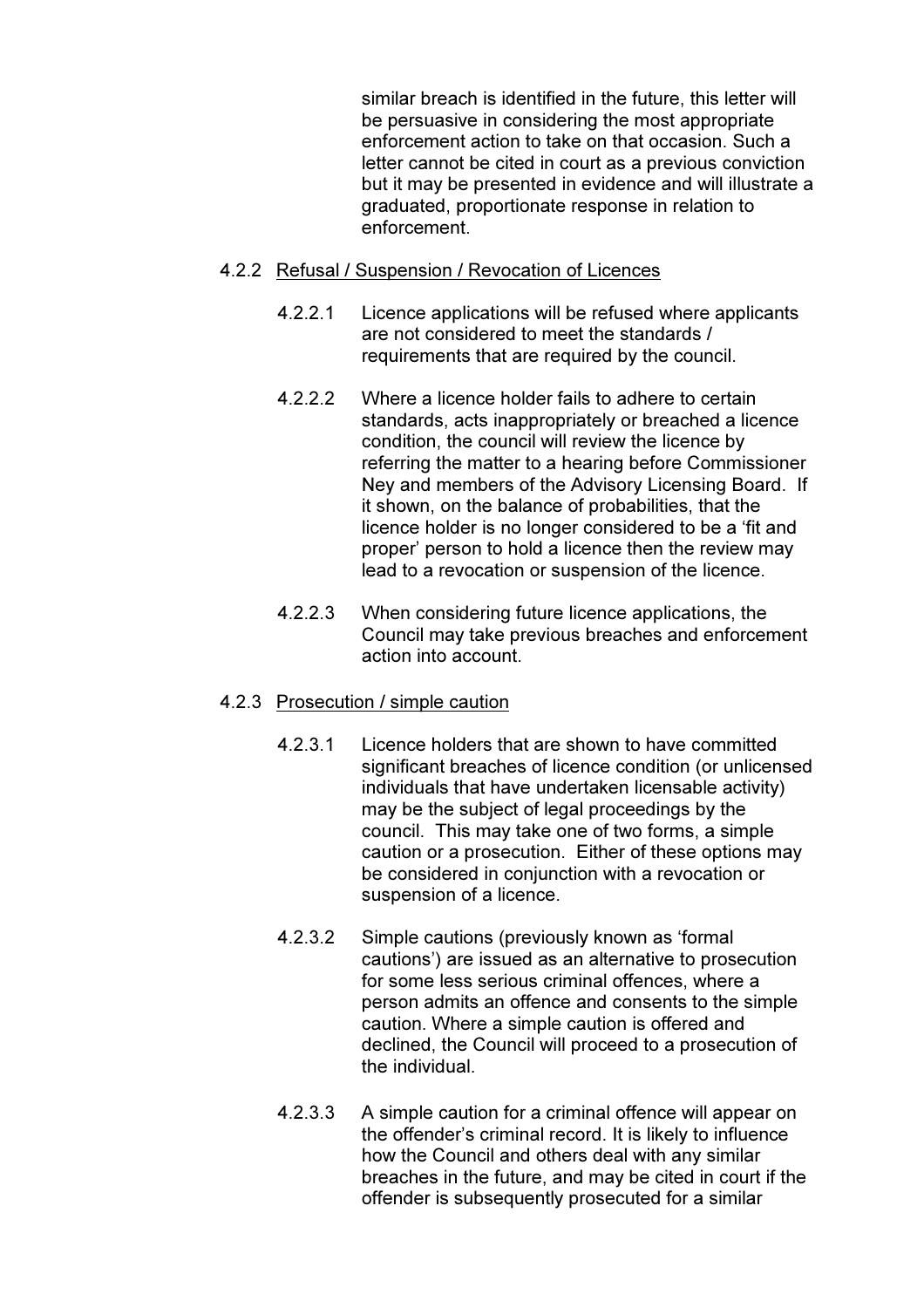offence. If a simple caution is issued to an individual (rather than a corporation) it may have consequences if that individual seeks certain types of employment.

- 4.2.3.4 Simple cautions will be used in accordance with Home Office Circular 016/2008 and other relevant guidance.
- 4.2.3.5 The Council may prosecute in respect of more serious or recurrent breaches, or where other enforcement actions, such as voluntary undertakings or statutory notices have failed to secure compliance. When deciding whether to prosecute, the Council has regard to the provisions of The Code for Crown Prosecutors as issued by the Director of Public Prosecutions.
- 4.2.3.6 Prosecution will only be considered where the Council is satisfied that it has sufficient evidence to provide a realistic prospect of conviction against the defendant(s).
- 4.2.3.7 Before deciding that prosecution is appropriate, the Council will consider all relevant circumstances carefully and will have regard to the following public interest criteria:
	- Seriousness of the offence committed
	- The level of culpability of the suspect
	- The circumstances of, and the harm caused to the victim?
	- Was the suspect under the age of 18 at the time of the offence?
	- What is the impact on the community?
	- Is prosecution a proportionate response?
	- Do sources of information require protecting?
- 4.2.3.8 A successful prosecution will result in a criminal record. The court may impose a fine and in respect of particularly serious breaches a prison sentence.
- 4.2.3.9 The conviction of an individual for an offence will require proof beyond reasonable doubt.
- 4.2.4 The selection of the most appropriate enforcement option in relation to a particular situation is determined by the investigating officer. That said, all enforcement cases are signed off by the Principal Licensing Officer prior to the investigation being closed. In addition, a sample of completed investigations is evaluated by service management as part of the Performance Management Framework in order to confirm that the correct action has been taken in all cases.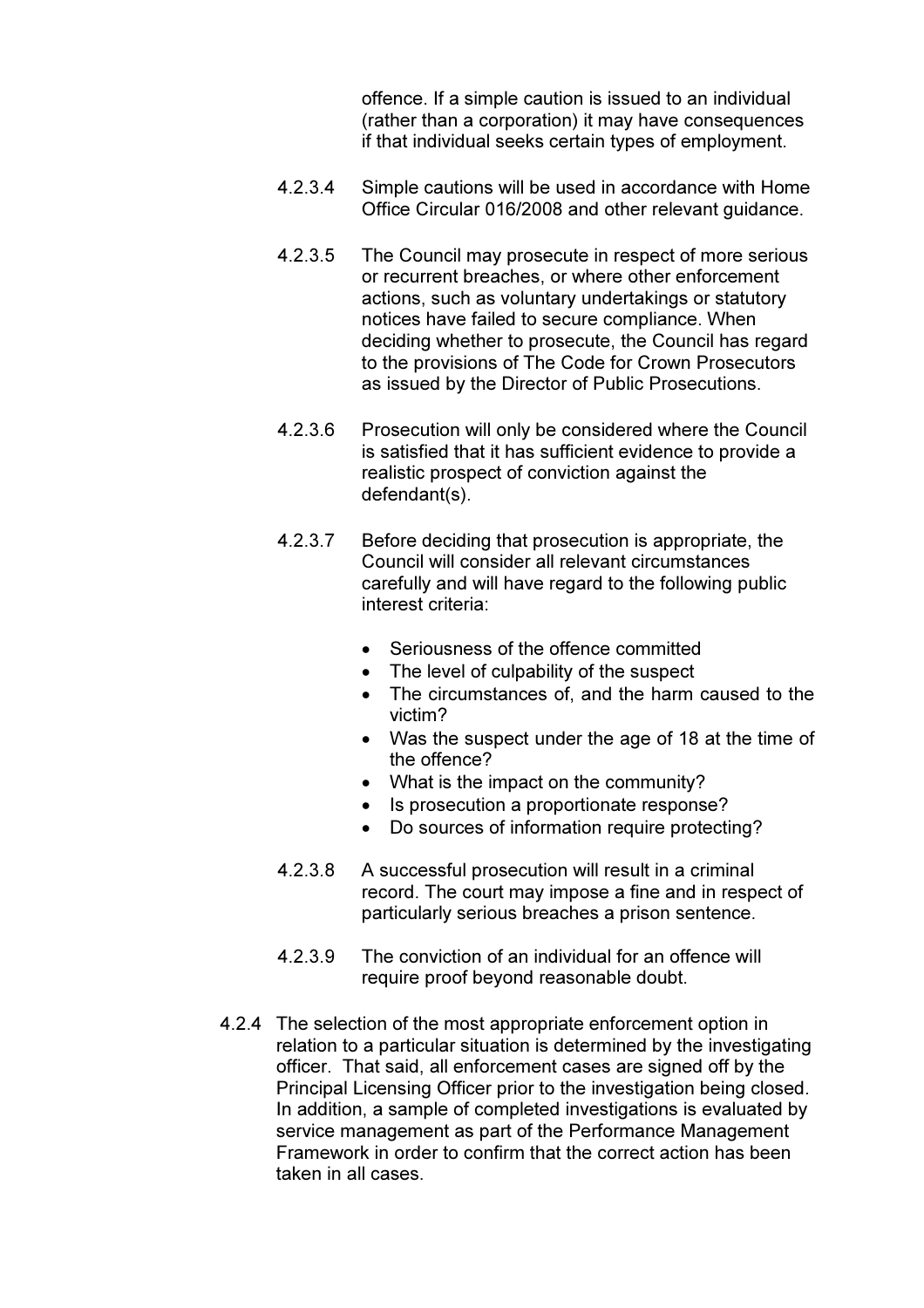### 5. Consultation

- 5.1 Extensive consultation took place in relation to the development of the policy requirements.
- 5.2 Consultation with representatives of the licensed trade was undertaken during the development of the implementation scheme, with the proposed scheme was agreed by Commissioner Ney in August 2015 following consultation with members of the Advisory Licensing Board.

### 6. Timetable and Accountability for Implementing this Decision

6.1 This report is for information and comments only

### 7. Financial and Procurement Implications

- 7.1 There are no financial or procurement implications directly associated with this report.
- 7.2 There is, however, the risk of financial penalties (as outlined below) resulting from potential legal challenges if the Council does not provide an effective licensing service.

### 8. Legal Implications

- 8.1 Failure of the licensing service to effectively implement and administer the requirements of the council's policy may result in a legal challenge being made against the council.
- 8.2 A successful legal challenge will have a financial and reputational impact on the council – it is therefore essential that the policy is implemented effectively and administered appropriately.
- 8.3 The Council must be able to demonstrate effectiveness of the policy and provide confidence and reassurance regarding its implementation.

### 9. Human Resources Implication

- 9.1 In order to ensure the effective implementation and application of the policy and the ability to meet the performance measures, it is essential that all staff involved have the necessary knowledge and capability to undertake their role.
- 9.2 Staff understanding and awareness of the policy and its effective application will be monitored by team / service management at team meetings and periodic 1:1 meetings. Any development needs will be identified at these meetings and action taken as appropriate.
- 9.3 Effective communication within the team, particularly in relation to policy and performance matters, will ensure that the Council delivers a consistent approach to the implementation of the policy. This will also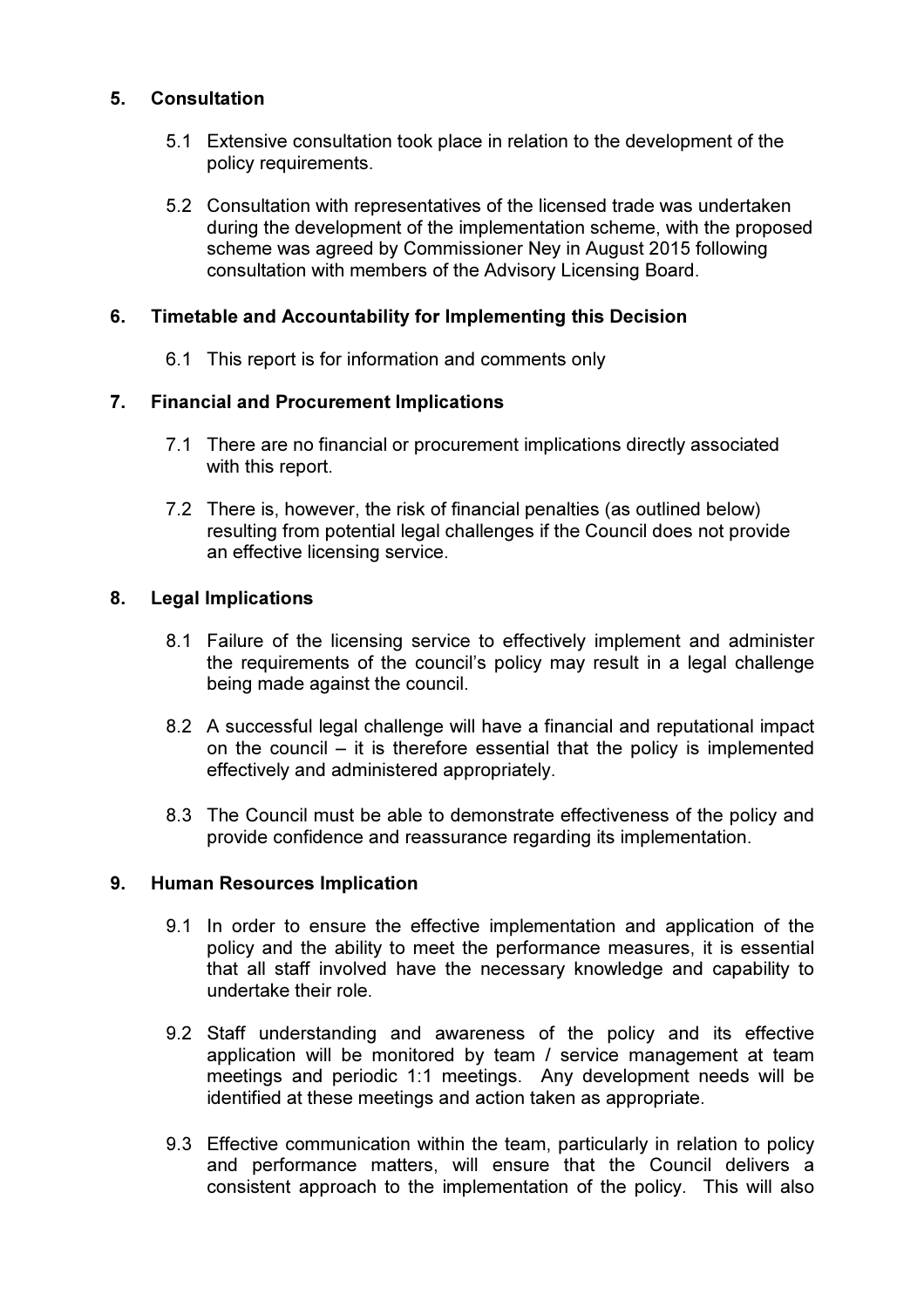provide a common understanding and appreciation of any issues that arise as a result of the policy (and its implementation) – allowing the council to clarify or amend requirements as required.

- 9.4 In order to ensure the effective delivery of the council's licensing enforcement function it is essential that all staff involved have the necessary skills, knowledge and capability to undertake their role in accordance with legislative requirements, published guidance and the council's General Enforcement Policy.
- 9.5 Competency is maintained via the undertaking of appropriate training and continued professional development, and assessment of competency as 1:1 / supervision meetings which complement the annual Performance and Development Review cycle.
- 9.6 Any issues identified in relation to the enforcement work that is carried out are discussed with individual officers and corrective actions undertaken where necessary.

#### 10. Implications for Children and Young People and Vulnerable Adults

- 10.1 Both the Jay report into Child Sexual Exploitation (CSE) in Rotherham and the subsequent Corporate Governance Inspection led by Louise Casey CB identified issues, amongst which was the importance of having an effective taxi licensing service.
- 10.2 In order to ensure the Council's Licensing Service is effective, fit for purpose, and has addressed the concerns raised in Louise Casey's report; the following outcomes must be demonstrated:
	- All licence holders are "fit and proper" to hold licences.
	- Trained decision makers must make high quality, appropriate and timely decisions that protect the public from risk of harm.
	- The Licensing Service uses all available statutory powers appropriately, proactively and reactively, to disrupt criminal activity (including CSE and related activity).
	- The licensing team must consistently provide high quality, timely processing of licensing applications.
	- The Council's Private Hire and Hackney Carriage Licensing Policy will be effectively implemented.
- 10.3 In order to address this, the service has developed a performance management framework and improvement plan to provide assurance that the outcomes identified above are achieved.
- 10.4 At the heart of the new policy, service improvement plan and the performance framework lies a commitment to the protection of the public,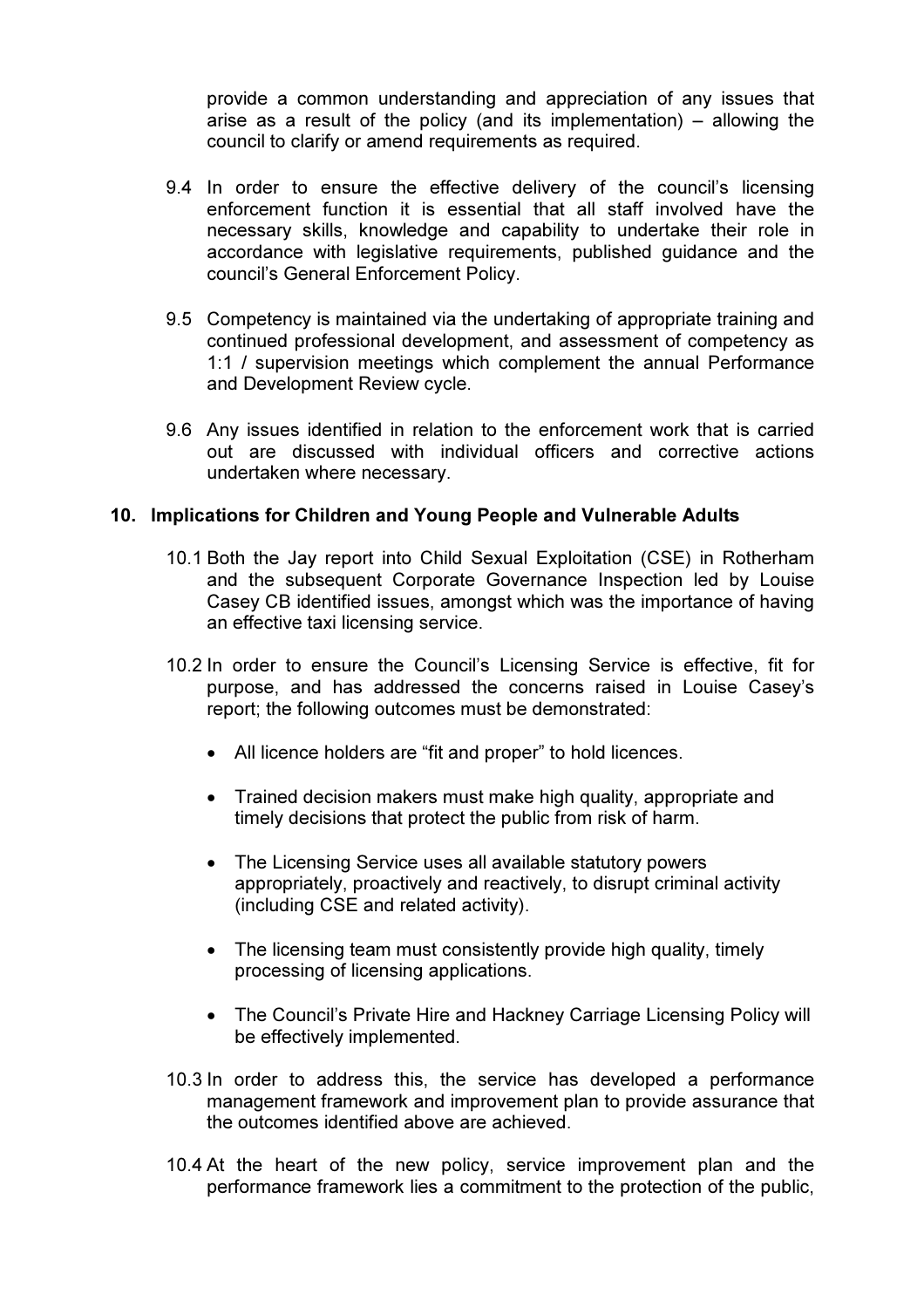safeguarding children and the vulnerable and the prevention of crime and disorder. The effective implementation of the licensing policy and the standards that it contains plays an important part in the protection of children and vulnerable people in Rotherham.

- 10.5 Since the publication of the report, the licensing team have been working with colleagues in Children's Services to ensure that those involved in the care and support of looked after children are aware of the key contacts within licensing, the nature of information that can be passed on to the licensing team and the action that the team can take as a result. This has been achieved by identifying single points of contact within the Business Regulation Service and Children's Services, and an agreed protocol for the sharing of information between services (making use of the formal, documented Local Authority Designated Officer procedures within Children's Services)
- 10.6 In addition, action has been taken to repair and formalise the information sharing processes within the council and between its partners. This includes the regular attendance of a senior manager from the council's regulatory service at the weekly CSE Intelligence Sharing Meetings that are chaired by South Yorkshire Police. Information that is discussed at the weekly meetings includes detail on offenders, victims and locations of concern. These meetings also provide a forum where a multiagency approach to a problem can be discussed – if need be with formation of a separate task and finish group consisting of the various council services and partner agencies.
- 10.7 The service has also developed an excellent working relationship with the National Crime Agency, this sees the regular exchange of information in relation to potential concerns around licensed individuals / premises – and on more than one occasion has resulted in the revocation of driver licenses with immediate effect.
- 10.8 The council's Hackney Carriage and Private Hire Licensing Policy makes it clear that non-conviction information can be taken into consideration when making decisions regarding licensing matters (there had previously been a criticism that officers acted only when a licence holder had actually been convicted of an offence). The policy confirms that the safety of the travelling public must be the paramount concern.

#### 11. Equalities and Human Rights Implications

- 11.1 In undertaking its licensing function, the Council comply with relevant legislative requirements including the Human Rights Act 1998.
- 11.2 The policy (along with the council's General Enforcement Policy) will ensure the consistent and fair determination of licences – recognising that every individual is entitled to dignity and respect.
- 11.3 When making licensing decisions the Council and its officers aim to ensure there is no discrimination on the grounds of culture, ethnic or